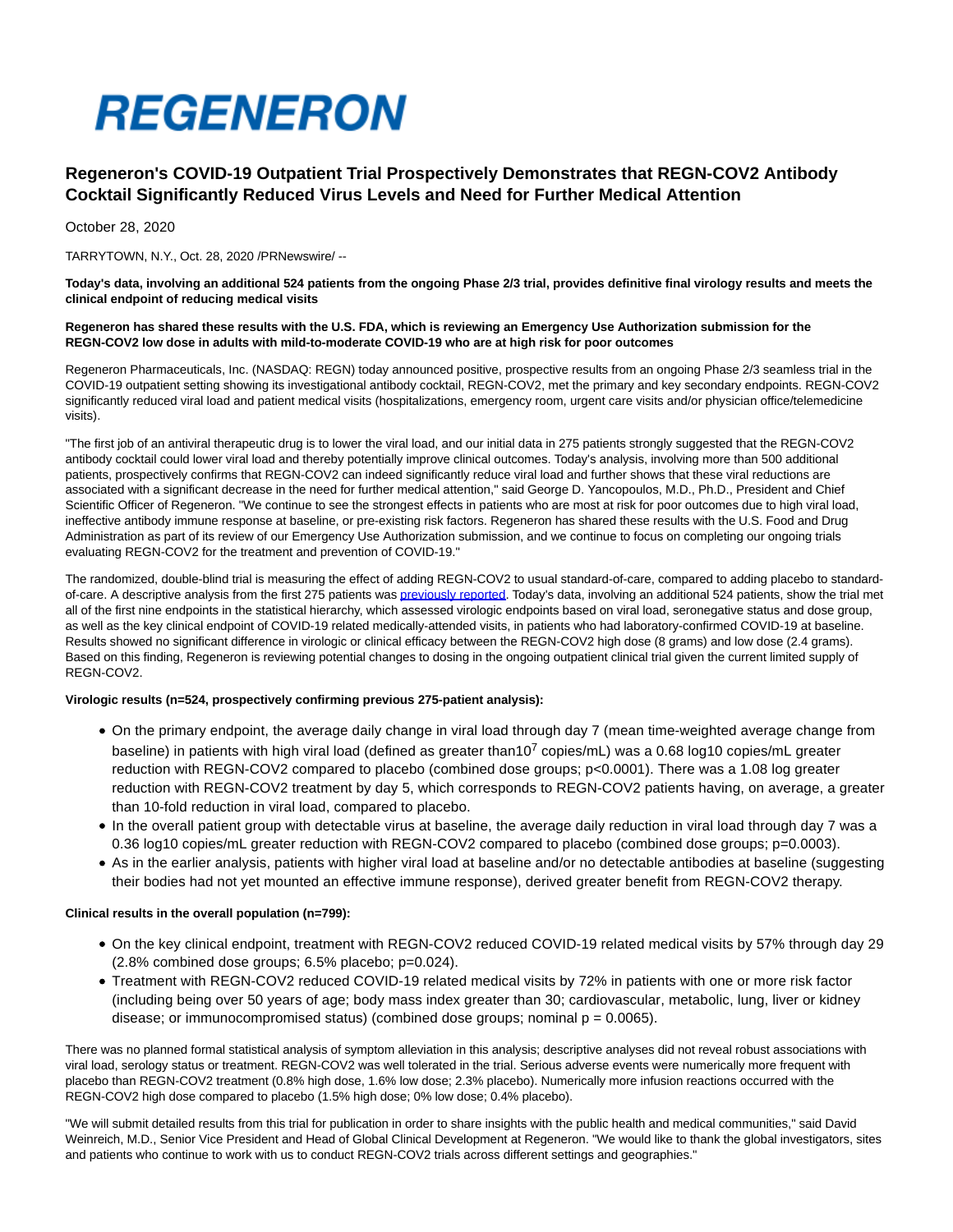### **Additional Trial Background**

In the overall patient population (n=799), patients were prospectively characterized prior to treatment by serology tests to see if they had already generated antiviral antibodies on their own and were thus classified as seronegative (no measurable antiviral antibodies) or seropositive (measurable antiviral antibodies). Approximately 38% of patients were seropositive, 51% were seronegative and 11% were categorized as "other" due to unclear or unknown serology status. Approximately 50% of patients were Hispanic, 9% were African American and 60.5% had one or more underlying risk factors for severe COVID-19, including obesity (37%). On average, patients were 42.2 years of age. In total, 47% of participants were male and 53% were female.

The Phase 3 portion of this trial continues in non-hospitalized patients. REGN-COV2 is also being studied in a Phase 2/3 clinical trial for the treatment of COVID-19 in hospitalized patients, the Phase 3 open-label RECOVERY trial of hospitalized patients in the UK and a Phase 3 trial for the prevention of COVID-19 in household contacts of infected individuals.

#### **About REGN-COV2**

REGN-COV2 is a combination of two monoclonal antibodies (REGN10933 and REGN10987) and was designed specifically to block infectivity of SARS-CoV-2, the virus that causes COVID-19.

To develop REGN-COV2, Regeneron scientists evaluated thousands of fully-human antibodies produced by the company's VelocImmune<sup>®</sup> mice, which have been genetically modified to have a human immune system, as well as antibodies identified from humans who have recovered from COVID-19. The two potent, virus-neutralizing antibodies that form REGN-COV2 bind non-competitively to the critical receptor binding domain of the virus's spike protein, which diminishes the ability of mutant viruses to escape treatment and protects against spike variants that have arisen in the human population, as detailed in [Science](https://c212.net/c/link/?t=0&l=en&o=2965158-1&h=886451974&u=https%3A%2F%2Finvestor.regeneron.com%2Fnews-releases%2Fnews-release-details%2Ftwo-science-publications-highlight-potential-regn-cov2-anti&a=Science).

REGN-COV2's development and manufacturing has been funded in part with federal funds from the Biomedical Advanced Research and Development Authority (BARDA), part of the Office of the Assistant Secretary for Preparedness and Response at the U.S. Department of Health and Human Services under OT number: HHSO100201700020C. Regeneron ha[s partnered w](https://c212.net/c/link/?t=0&l=en&o=2965158-1&h=778459562&u=https%3A%2F%2Finvestor.regeneron.com%2Fnews-releases%2Fnews-release-details%2Fregeneron-and-roche-collaborate-significantly-increase-global&a=partnered)ith Roche to increase the global supply of REGN-COV2 beginning in 2021. If REGN-COV2 proves safe and effective in clinical trials and regulatory approvals are granted, Regeneron will manufacture and distribute it in the U.S. and Roche will develop, manufacture and distribute it outside the U.S.

#### **About Regeneron**

Regeneron (NASDAQ: REGN) is a leading biotechnology company that invents life-transforming medicines for people with serious diseases. Founded and led for over 30 years by physician-scientists, our unique ability to repeatedly and consistently translate science into medicine has led to eight FDA-approved treatments and numerous product candidates in development, all of which were homegrown in our laboratories. Our medicines and pipeline are designed to help patients with eye diseases, allergic and inflammatory diseases, cancer, cardiovascular and metabolic diseases, pain, infectious diseases and rare diseases.

Regeneron is accelerating and improving the traditional drug development process through our proprietary VelociSuite technologies, such as VelocImmune<sup>®</sup>, which uses unique genetically-humanized mice to produce optimized fully-human antibodies and bispecific antibodies, and through ambitious research initiatives such as the Regeneron Genetics Center, which is conducting one of the largest genetics sequencing efforts in the world.

For additional information about the company, please visi[t www.regeneron.com o](https://c212.net/c/link/?t=0&l=en&o=2965158-1&h=1766599282&u=http%3A%2F%2Fwww.regeneron.com%2F&a=www.regeneron.com)r follow @Regeneron on Twitter.

#### **Forward-Looking Statements and Use of Digital Media**

This press release includes forward-looking statements that involve risks and uncertainties relating to future events and the future performance of Regeneron Pharmaceuticals, Inc. ("Regeneron" or the "Company"), and actual events or results may differ materially from these forward-looking statements. Words such as "anticipate," "expect," "intend," "plan," "believe," "seek," "estimate," variations of such words, and similar expressions are intended to identify such forward-looking statements, although not all forward-looking statements contain these identifying words. These statements concern, and these risks and uncertainties include, among others, the impact of SARS-CoV-2 (the virus that has caused the COVID-19 pandemic) on Regeneron's business and its employees, collaborators, and suppliers and other third parties on which Regeneron relies, Regeneron's and its collaborators' ability to continue to conduct research and clinical programs (including those discussed in this press release), Regeneron's ability to manage its supply chain, net product sales of products marketed by Regeneron and/or its collaborators (collectively, "Regeneron's Products"), and the global economy; the nature, timing, and possible success and therapeutic applications of Regeneron's Products and product candidates and research and clinical programs now underway or planned, including without limitation the development program relating to REGN-COV2 (Regeneron's investigational dual antibody for the treatment and prevention of COVID-19); whether the U.S. Food and Drug Administration will grant an Emergency Use Authorization ("EUA") for REGN-COV2 and, if an EUA is granted, how long it would remain in effect for REGN-COV2; the likelihood, timing, and scope of possible regulatory approval and commercial launch of Regeneron's product candidates (such as REGN-COV2) and new indications for Regeneron's Products; safety issues resulting from the administration of Regeneron's Products and product candidates (such as REGN-COV2) in patients, including serious complications or side effects in connection with the use of Regeneron's Products and product candidates in clinical trials; the ability of Regeneron to manufacture in anticipated quantities Regeneron's Products and product candidates, including REGN-COV2; the ability of Regeneron to manufacture and manage supply chains for multiple products and product candidates; the ability of Regeneron's collaborators, suppliers, or other third parties (as applicable) to perform manufacturing, filling, finishing, packaging, labeling, distribution, and other steps related to Regeneron's Products and product candidates; uncertainty of market acceptance and commercial success of Regeneron's Products and product candidates and the impact of studies (whether conducted by Regeneron or others and whether mandated or voluntary), including the studies discussed in this press release, on any potential regulatory approval (including with respect to REGN-COV2) and/or the commercial success of Regeneron's Products and product candidates; determinations by regulatory and administrative governmental authorities which may delay or restrict Regeneron's ability to continue to develop or commercialize Regeneron's Products and product candidates, including without limitation REGN-COV2; ongoing regulatory obligations and oversight impacting Regeneron's Products, research and clinical programs, and business, including those relating to patient privacy; the availability and extent of reimbursement of Regeneron's Products from third-party payers, including private payer healthcare and insurance programs, health maintenance organizations, pharmacy benefit management companies, and government programs such as Medicare and Medicaid; coverage and reimbursement determinations by such payers and new policies and procedures adopted by such payers; competing drugs and product candidates that may be superior to, or more cost effective than, Regeneron's Products and product candidates; the extent to which the results from the research and development programs conducted by Regeneron and/or its collaborators may be replicated in other studies and/or lead to advancement of product candidates to clinical trials, therapeutic applications, or regulatory approval; unanticipated expenses; the costs of developing, producing, and selling products; the ability of Regeneron to meet any of its financial projections or guidance and changes to the